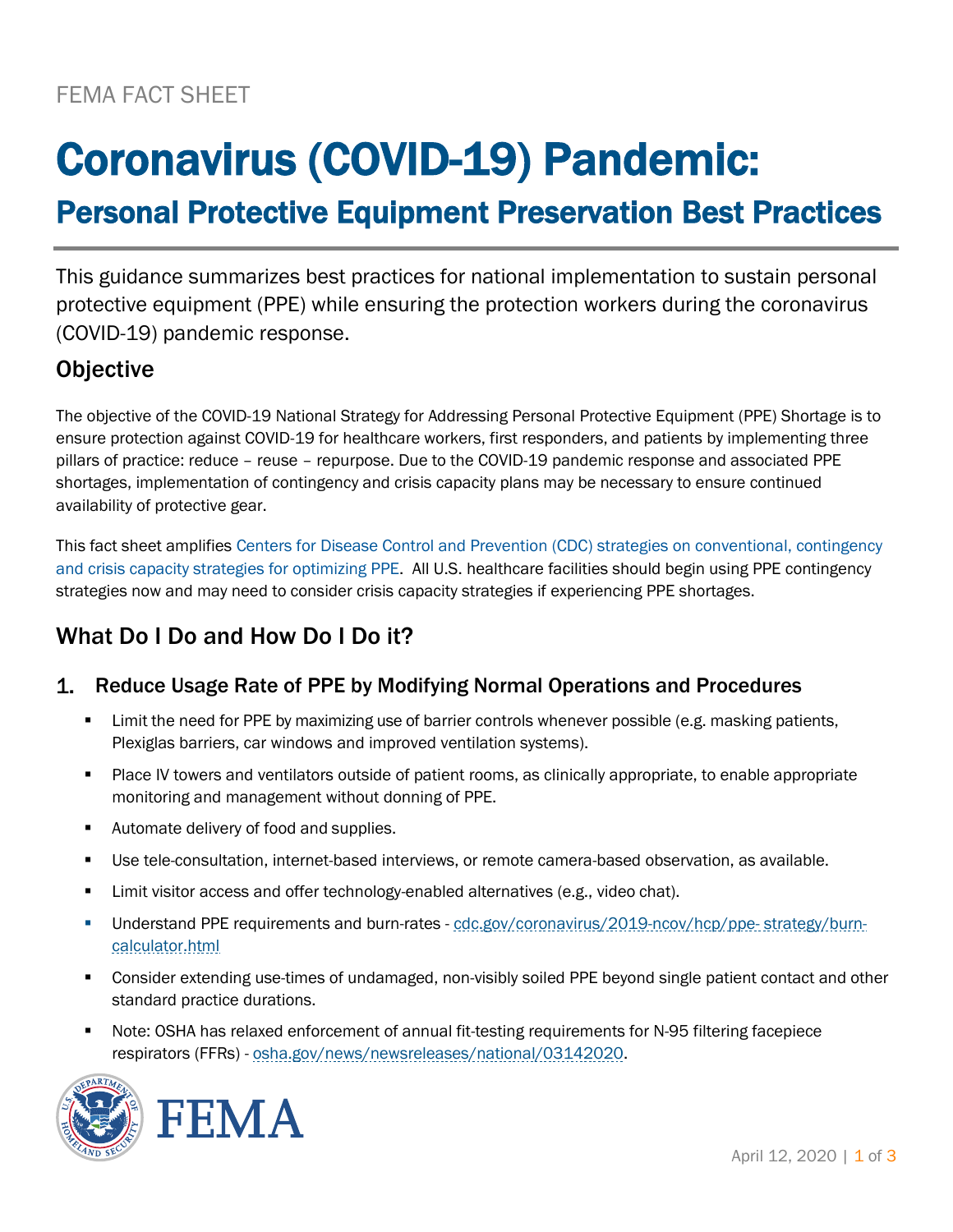#### 2. Reuse PPE by Implementing Optimization, Decontamination, and Reuse Procedures

- Implement strategies to optimize supplies and equipment: [cdc.gov/coronavirus/2019-](https://www.cdc.gov/coronavirus/2019-ncov/hcp/ppe-strategy/index.html) [ncov/hcp/ppe](https://www.cdc.gov/coronavirus/2019-ncov/hcp/ppe-strategy/index.html)[strategy/index.html](https://www.cdc.gov/coronavirus/2019-ncov/hcp/ppe-strategy/index.html)
- Implement expanded facility-based PPE reuse policies and procedures.
- Track "check in" and "check out" of PPE designated for reuse. Each worker is provided specific PPE at the beginning of the shift. At the end of the shift, all PPE is labeled, collected, and stored forreuse (which may entail appropriate decontamination using devices with issued Food and Drug Administration (FDA) Emergency Use Authorization (EUA).
- Implement guidance for decontamination and reuse of FFRs:
	- □ [cdc.gov/coronavirus/2019-ncov/hcp/ppe-strategy/decontamination-reuse-respirators.html](https://www.cdc.gov/coronavirus/2019-ncov/hcp/ppe-strategy/decontamination-reuse-respirators.html)
	- [osha.gov/memos/2020-04-03/enforcement-guidance-respiratory-protection-and-n95-](https://www.osha.gov/memos/2020-04-03/enforcement-guidance-respiratory-protection-and-n95-shortage-due-coronavirus) [shortage](https://www.osha.gov/memos/2020-04-03/enforcement-guidance-respiratory-protection-and-n95-shortage-due-coronavirus)[due-coronavirus](https://www.osha.gov/memos/2020-04-03/enforcement-guidance-respiratory-protection-and-n95-shortage-due-coronavirus)
	- □ For large-scale decontamination of N-95 FFRs consider using the following methods:
		- **■** Industrial or facility-based vaporized hydrogen peroxide sterilization systems: [fda.gov/media/136529/download](https://www.fda.gov/media/136529/download)
		- Industrial or facility-based moist heat disinfection systems (NOT autoclaves)
		- Facility-based ultraviolet germicidal irradiation (UVGI) systems
	- $\Box$  For low-volume or personal decontamination of N-95 FFRs consider using commercially available microwavable moist heat disinfection devices following manufacturer's instructions (e.g. do not put metal parts in microwaves).

#### 3. Repurpose Alternative Types or Sources of PPE

- Use alternative NIOSH-approved respirators in lieu of N-95 FFR for activities for which respiratory protection is required. See [fda.gov/media/135763/download. E](https://www.fda.gov/media/135763/download)xamples include:
	- □ powered, air-purifying respirators (PAPRs);
	- $\Box$  reusable air-purifying respirators (elastomeric half and full facepiece respirators);
	- $\Box$  other disposable air-purifying particulate FFRs.
- Contingency Seek alternative supplies of PPE.
	- $\Box$  Encourage community members to donate private stocks of unused/unopened surgical masks, gloves, gowns, and N-95 respirators to your facility.
	- $\Box$  Seek PPE and other equipment from dentist offices, veterinarians, individuals, and other sources, including business that are not active.
	- Use commercial sources of industrial Tyvek coveralls, face shields, goggles, shoe covers, etc.
- Crisis Use N-95 FFRs beyond their expirations dates if certain conditions are met
	- [cdc.gov/coronavirus/2019-ncov/release-stockpiled-N95.html.](https://www.cdc.gov/coronavirus/2019-ncov/release-stockpiled-N95.html)